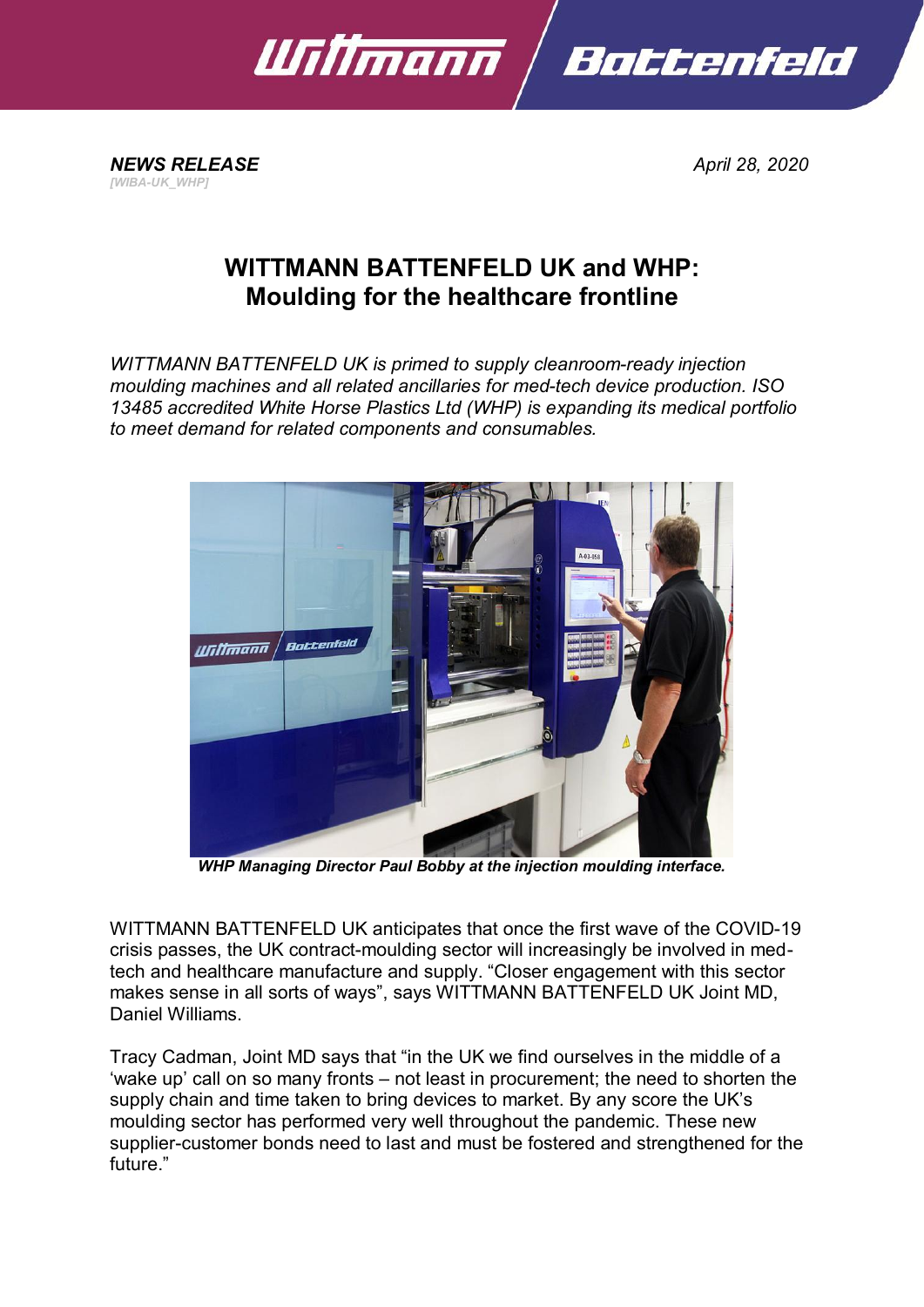A number of existing WITTMANN BATTENFELD UK customers already find themselves in the thick of the UK healthcare storm. White Horse Plastics is expert in tight tolerance technical injection moulding and its current new demands include the manufacture of FeNO (Fractional exhaled Nitric Oxide) mouth-piece assemblies used to assist the diagnosis of asthma and other lung diseases, micro centrifugal test columns and the development of PPE equipment.

Bottenfeld

<u> UTilimann</u>

The pandemic, however, has brought further factors into the open – including the necessity to educate the newest customers in the details of the manufacturing process. The components they so desperately need are not waiting on shelves – there is a complex development process involved, that many have not considered.

Paul Bobby, WHP MD, says that the process for producing medical and healthcare devices in this emergency "typically begins with a much streamlined version of our WHP design-for-manufacture principles." This process is faster than pre-pandemic production, but it is still a long time for those hoping for immediate supply on the front line.

"There is a lot of data here for new specifiers and procurers to absorb in a very short time", he adds, "and particularly in a crisis – but thus far we are meeting our deadlines and getting the job done. I seriously hope that going forward the market will seriously review its supply chain strategy and will take care to source more product closer to home", says Bobby.

Most of WHP's injection moulding machinery and ancillary equipment is supplied by WITTMANN BATTENFELD UK. The latter offers its core range of *MicroPower*, *EcoPower* and *SmartPower* moulding machines (15–550 t) in medical versions: All three are available in multi-component format. Minimum emissions are standard and all machines can be upgraded for cleanroom purposes to the EN-ISO 14644 medical standard.

Contact WHP direct for all medical and healthcare manufacturing needs. [www.whitehorseplastics.co.uk](http://www.whitehorseplastics.co.uk/)

Contact WITTMANN BATTENFELD UK at 01933 275 777 [https://www.wittmann-group.com/en\\_gb.html](https://www.wittmann-group.com/en_gb.html)

------------------------------

The WITTMANN Group is a worldwide leader in the production of injection molding machines, robots and peripheral equipment for the plastics processing industry, headquartered in Vienna/Austria and consisting of two main divisions: WITTMANN BATTENFELD and WITTMANN. These two divisions jointly operate the companies of the WITTMANN Group with eight production plants in five countries. Additional sales and service companies are active in 34 facilities in important plastics markets around the world.